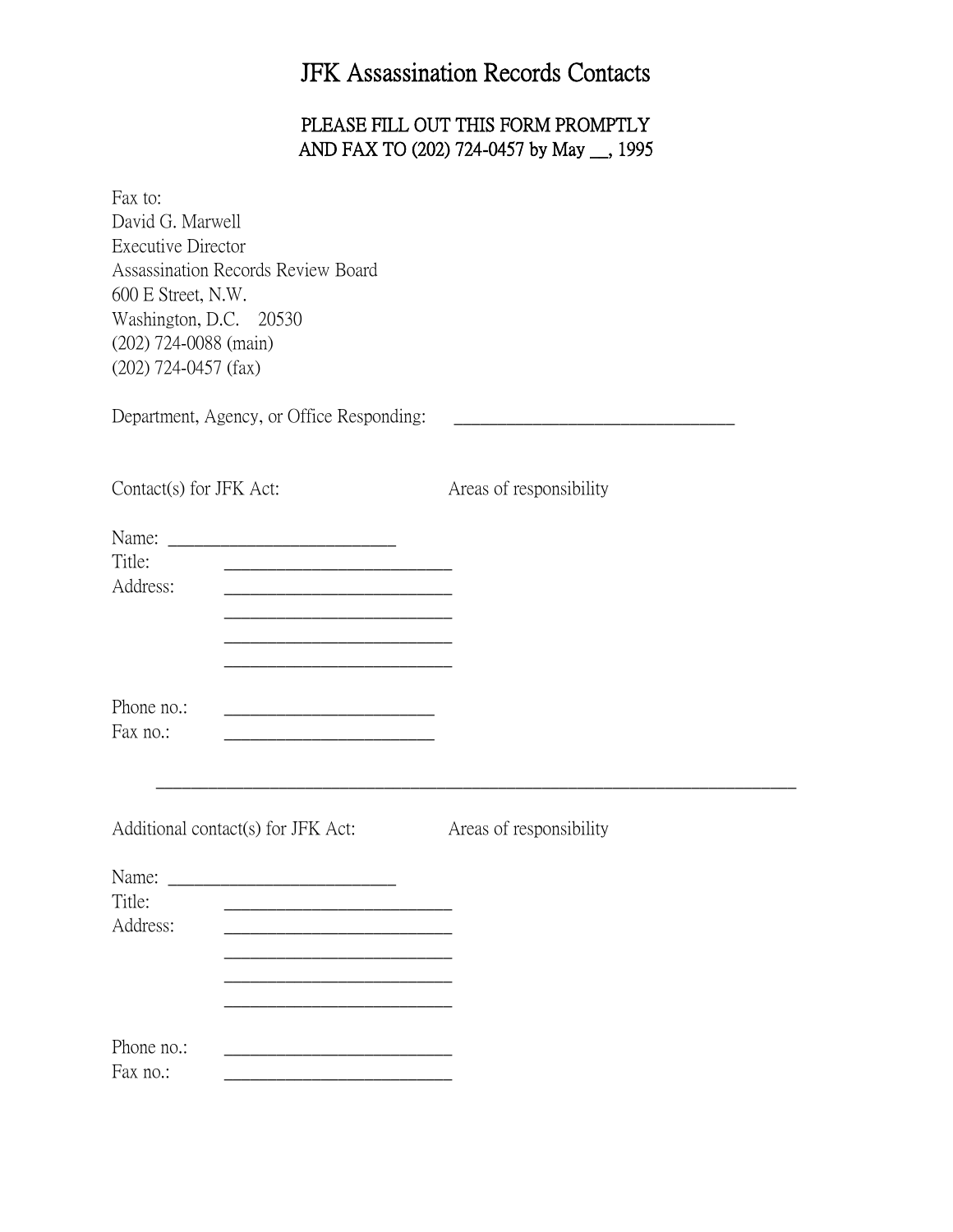Person(s) completing this form Name:

Phone no.:

## Status of Review of JFK Assassination Records

## PLEASE FILL OUT THIS FORM PROMPTLY AND FAX TO (202) 724-0457 by May 31, 1995

David G. Marwell Executive Director Assassination Records Review Board 600 E Street, N.W. Washington, D.C. 20530 (202) 724-0088 (main) (202) 724-0457 (fax)

Name of Department, Agency, or Office:

1. Status of search for records.

2. Total volume of records.

3. Anticipated additional searches for records.

4. Status of record review.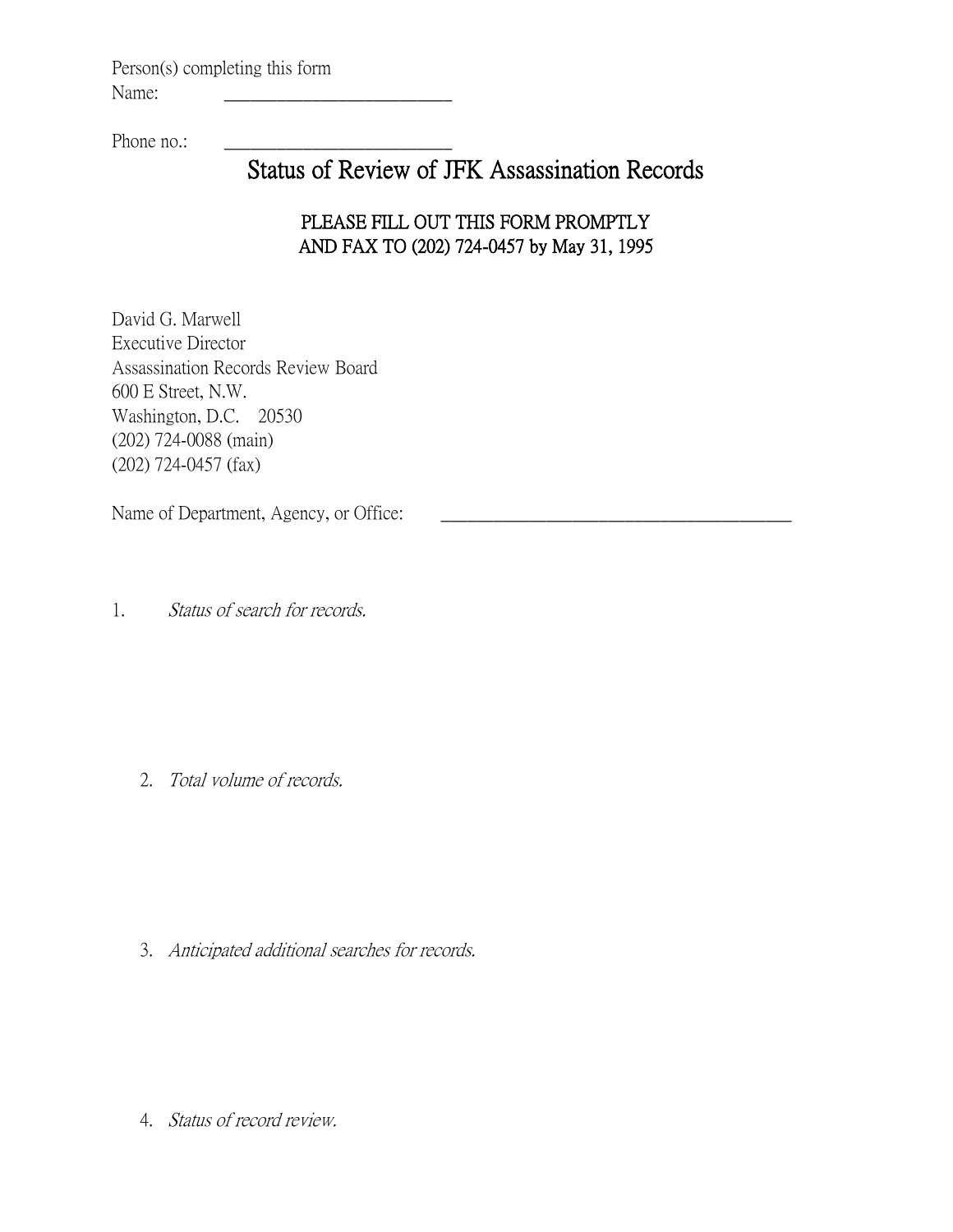- 5. Summary results of review.
- 6. Transfer of records and electronic information to the National Archives.
- 7. Electronic information.

8. Records sent to Third Agencies.

9. Records sent to you from Third Agencies.

10. Record-tracking procedures.